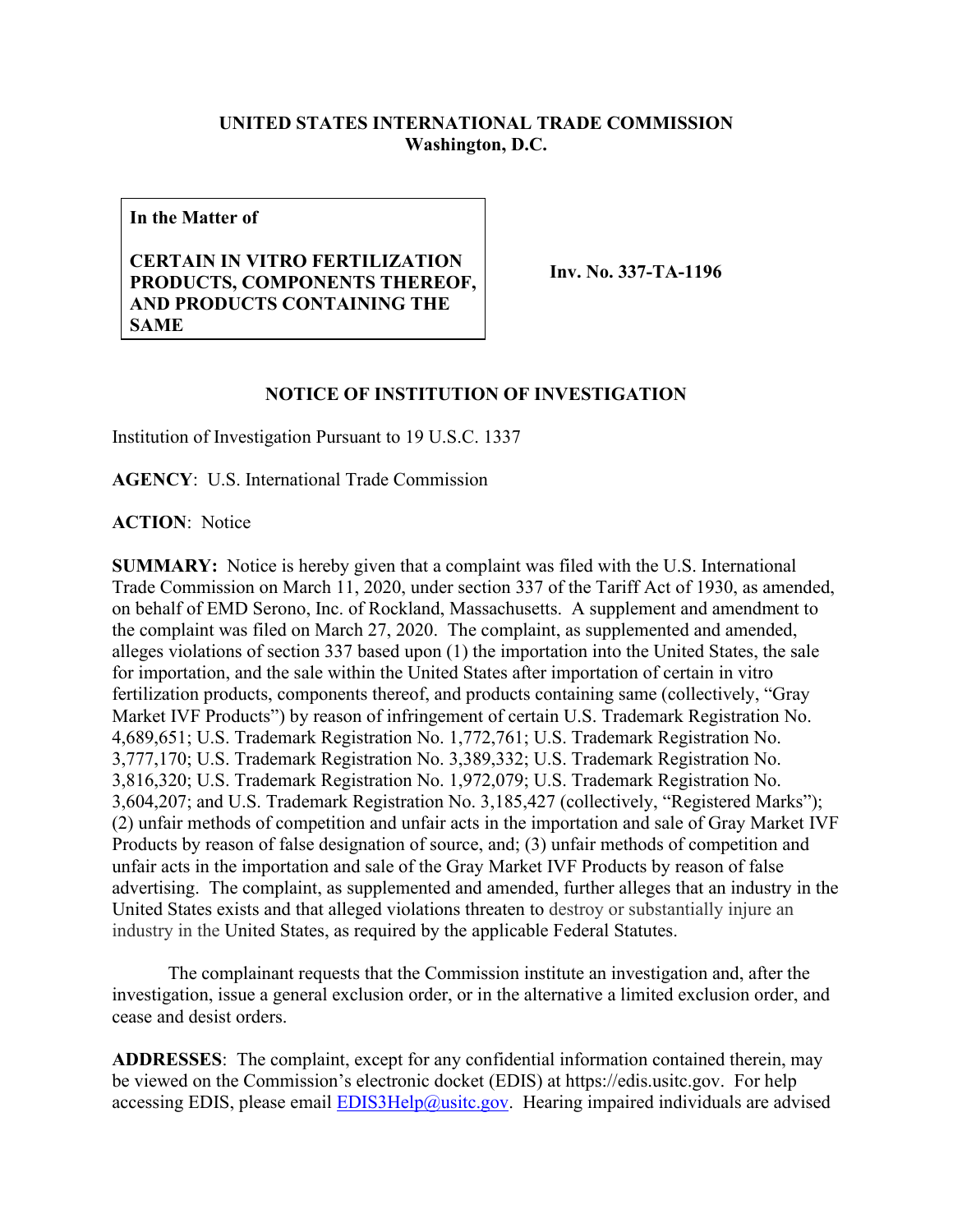that information on this matter can be obtained by contacting the Commission's TDD terminal on (202) 205-1810. Persons with mobility impairments who will need special assistance in gaining access to the Commission should contact the Office of the Secretary at (202) 205-2000. General information concerning the Commission may also be obtained by accessing its internet server at [https://www.usitc.gov.](https://www.usitc.gov/)

**FOR FURTHER INFORMATION CONTACT**: Pathenia M. Proctor, The Office of Unfair Import Investigations, U.S. International Trade Commission, telephone (202) 205-2560 or (202) 205-1802.

## **SUPPLEMENTARY INFORMATION**:

**AUTHORITY**: The authority for institution of this investigation is contained in section 337 of the Tariff Act of 1930, as amended, 19 U.S.C. 1337, and in section 210.10 of the Commission's Rules of Practice and Procedure, 19 C.F.R. 210.10 (2019).

**SCOPE OF INVESTIGATION**: Having considered the complaint, the U.S. International Trade Commission, on April 10, 2020, **ORDERED THAT** –

- (1) Pursuant to subsection (b) of section 337 of the Tariff Act of 1930, as amended, an investigation be instituted to determine:
	- (a) whether there is a violation of subsection  $(a)(1)(C)$  of section 337 in the importation into the United States, the sale for importation, or the sale within the United States after importation of certain products identified in paragraph (2) by reason of infringement of one or more of the Registered Marks and whether an industry in the United States exists as required by subsection (a)(2) of section 337;
	- (b) whether there is a violation of subsection  $(a)(1)(A)$  of section 337 in the unfair methods of competition and unfair acts in the importation and sale of the Gray Market IVF Products through the false designation as to source, the threat or effect of which is to destroy or substantially injure an industry in the United States; and
	- (c) whether there is a violation of subsection  $(a)(1)(A)$  of section 337 in the unfair methods of competition and unfair acts in the importation and sale of the Gray Market IVF Products through false advertising, the threat or effect of which is to destroy or substantially injure an industry in the United States;
- (2) Pursuant to section 210.10(b)(1) of the Commission's Rules of Practice and Procedure, 19 C.F.R. 210.10(b)(1), the plain language description of the accused products or category of accused products, which defines the scope of the investigation, is "prescription in vitro fertilization drugs, components thereof, and products containing the same labeled, in whole or in part, Gonal-f, Ovidrel, or Ovitrelle;"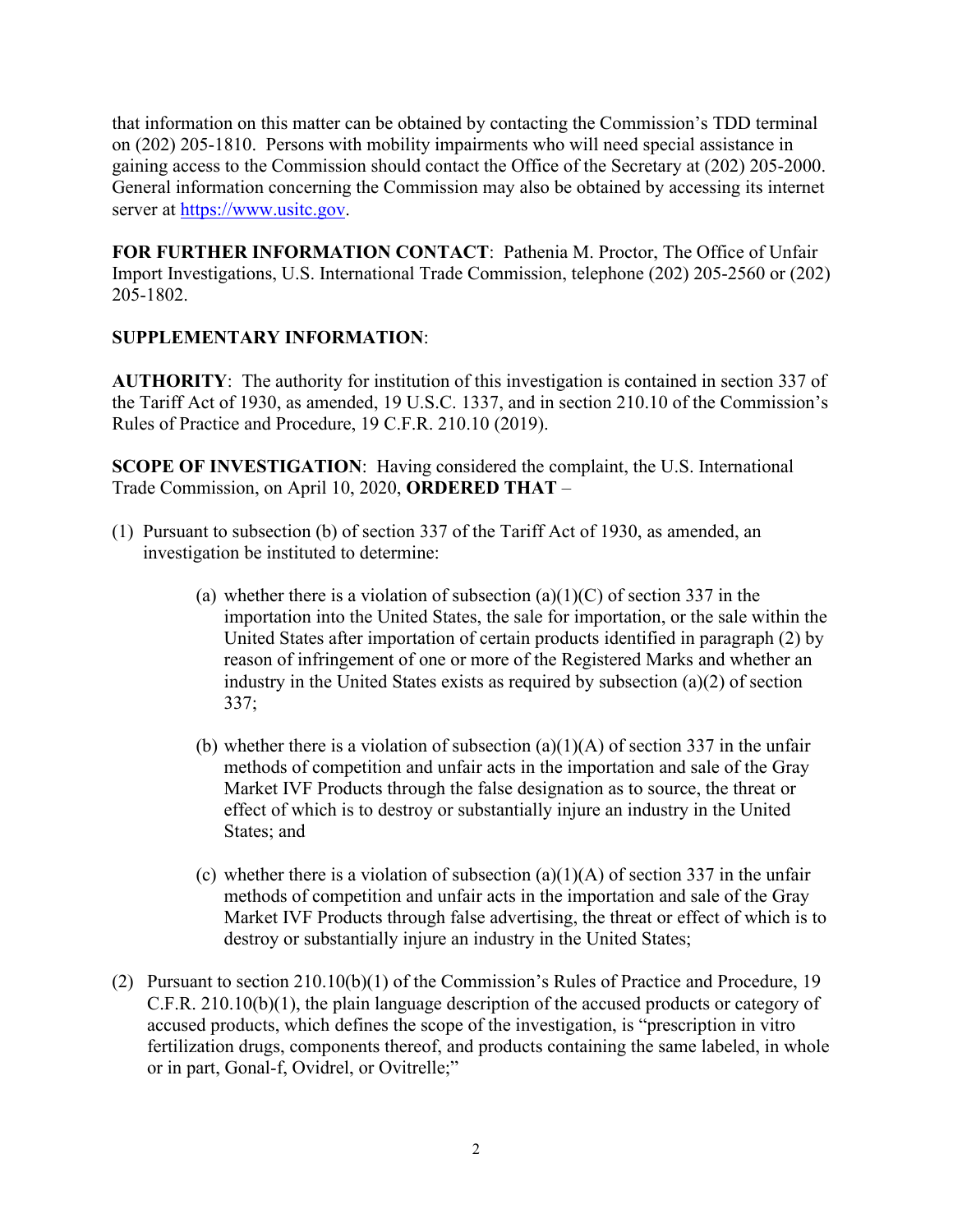(3) For the purpose of the investigation so instituted, the following are hereby named as parties upon which this notice of investigation shall be served:

(a) The complainant is:

EMD Serono, Inc. One Technology Place Rockland, MA 02370

(b) The respondents are the following entities alleged to be in violation of section 337, and is/are the parties upon which the complaint is to be served:

> FastIVF c/o Domains by Proxy LLC 14455 N. Hayden Road Scottsdale, AZ 85260

Hermes Eczanesi Eski Büyükdere Cad. Windowist Tower No. 26/2 Maslak-Sariyer Istanbul, Turkey

General Plastik Drug Stores Buyuk Hanli Konut B2 Suadiye 34740 Istanbul Suadiye Turkey

(c) The Office of Unfair Import Investigations, U.S. International Trade Commission, 500 E Street, S.W., Suite 401, Washington, D.C. 20436; and

(4) For the investigation so instituted, the Chief Administrative Law Judge, U.S. International Trade Commission, shall designate the presiding Administrative Law Judge.

Responses to the complaint and the notice of investigation must be submitted by the named respondents in accordance with section 210.13 of the Commission's Rules of Practice and Procedure, 19 C.F.R. 210.13. Pursuant to 19 C.F.R. 201.16(e) and 210.13(a), as amended in 85 Fed. Reg. 15798 (March 19, 2020), such responses will be considered by the Commission if received not later than 20 days after the date of service by the complainant of the complaint and the notice of investigation. Extensions of time for submitting responses to the complaint and the notice of investigation will not be granted unless good cause therefor is shown.

Failure of a respondent to file a timely response to each allegation in the complaint and in this notice may be deemed to constitute a waiver of the right to appear and contest the allegations of the complaint and this notice, and to authorize the administrative law judge and the Commission, without further notice to the respondent, to find the facts to be as alleged in the